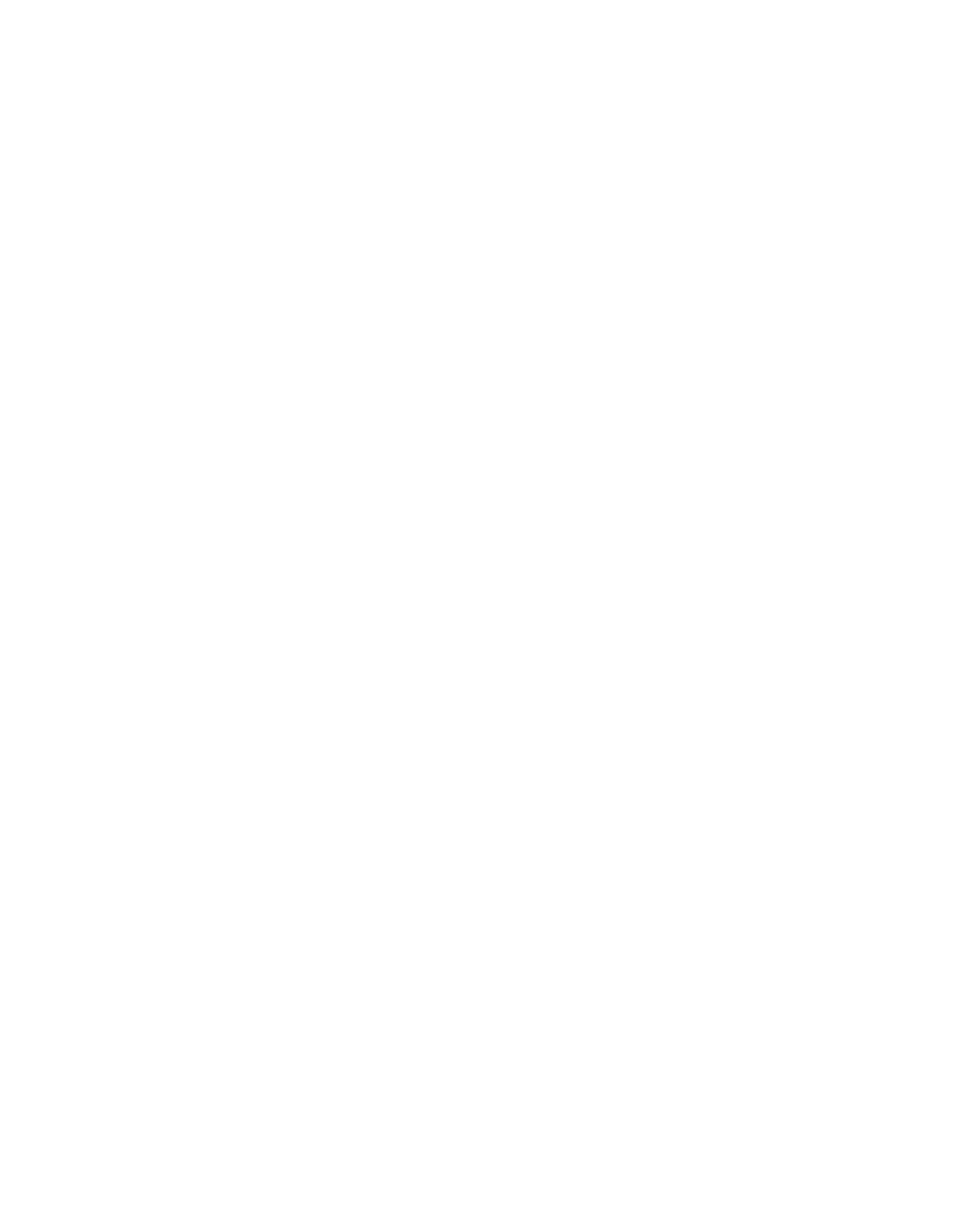## **SECTION 02444 CHAIN LINK FENCING**

### <span id="page-2-0"></span>**PART 1 - GENERAL**

#### <span id="page-2-1"></span>1.01 DESCRIPTION

- A. Requirement. Under these specifications, the Contractor shall furnish all materials, labor, tools, and equipment required to completely construct the fencing, posts, gates, and miscellaneous material, including removal of trees, brush and other obstacles, as shown on the contract drawings and as specified in these specifications.
- B. Rights-of-Way. All rights-of-way necessary for the construction of facilities under this specification will be provided for the Contractor. Neither the terms hereof nor anything shown on the drawings in connection with the right-of-way provided by the District, shall be construed to entitle the Contractor to conduct operations in said right-of-way in violation of any public agency ordinance or regulation restricting interference with water courses and drainage channels, road, alley, or street until he has obtained permits therefore from the proper authorities.

Nothing herein shall be construed to entitle the Contractor to the exclusive use of any public street or way during performance of the contract work, and he shall so conduct his operations as not to interfere unnecessarily with the authorized work of other agencies in such streets and ways.

C. Power. The Contractor shall provide at his own expense all necessary power required for his operations under the contract. The Contractor shall provide and maintain in good order such modern power equipment and installation as shall be adequate in the opinion of the Engineer to perform in a safe and satisfactory manner the work required by the contract.

### <span id="page-2-2"></span>1.02 QUALITY ASSURANCE

Contractor shall be responsible for the quality of all work of his forces and that of his subcontractors, for adherence to all laws and regulations, and for all public relations regarding the contract work, as set forth elsewhere in the contract documents.

### <span id="page-2-3"></span>1.03 SUBMITTALS

Submittals are required only if the Contractor is proposing deviations from the requirements of the contract documents.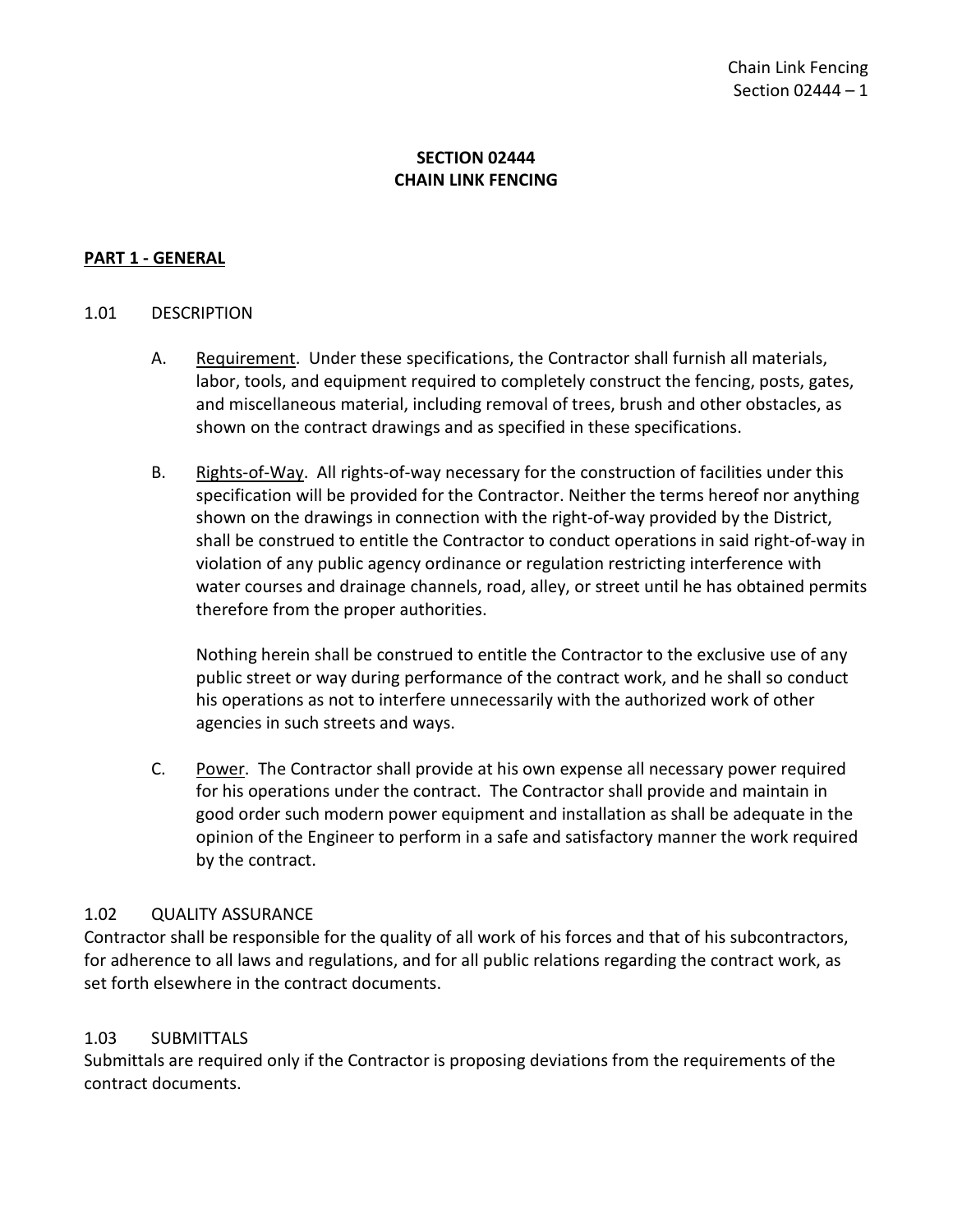### <span id="page-3-0"></span>1.04 JOB CONDITIONS

Water Furnished by District. The District will make water available for construction at the locations stated in the Special Provisions.

#### <span id="page-3-1"></span>1.05 PAYMENT

- A. Measurement for Payment. Quantities of fencing shall be measured for payment as specified herein:
	- 1. Fencing. Will be measured in place along the line of the fence by the linear foot. The measurement will include all chain link fabric, barbed wire, line posts, corner posts, braces, rails, post caps, truss rods, tension wire, hardware, earthwork, concrete, and miscellaneous material necessary for the complete installation of the fence. The measurement for payment will not include the width of walk or drive gates.
	- 2. Gates. Will be measured on the basis of each walk or drive gate completely installed, including gate frames, hardware, chain link fabric, barbed wire, gate posts, braces, rails, latches, hasps, truss rods, tension wire, earthwork, concrete, and miscellaneous materials necessary for the complete installation of the gate.
- B. Payment. Payment for quantities of fencing shall be made in the following manner:
	- 1. Fencing. Quantities of fencing measured as stated above and accepted, will be paid for at the respective unit bid prices per linear foot for the sizes of fencing stated in the bidding sheet, which prices and payments shall constitute full compensation for furnishing all materials, labor, tools, and equipment necessary to complete the work as described in these specifications.
	- 2. Gates. Quantities of walk and drive gates measured as stated above and accepted, will be paid for at the respective unit bid prices for the types and sizes of gates stated in the bidding sheet, which prices and payments shall constitute full compensation for furnishing all materials, labor, tools, and equipment necessary to complete the work as described in these specifications.

### <span id="page-3-2"></span>1.06 GUARANTEE

The Contractor hereby guarantees that the entire work constructed by him under the contract will fully meet all requirements thereof as to quality of workmanship, and of materials furnished by him. The Contractor hereby agrees to make at his own expense any repairs or replacements made necessary by defective materials or workmanship supplied by him which have become evident within one (1) year after date of Notice of Acceptance of the work is filed,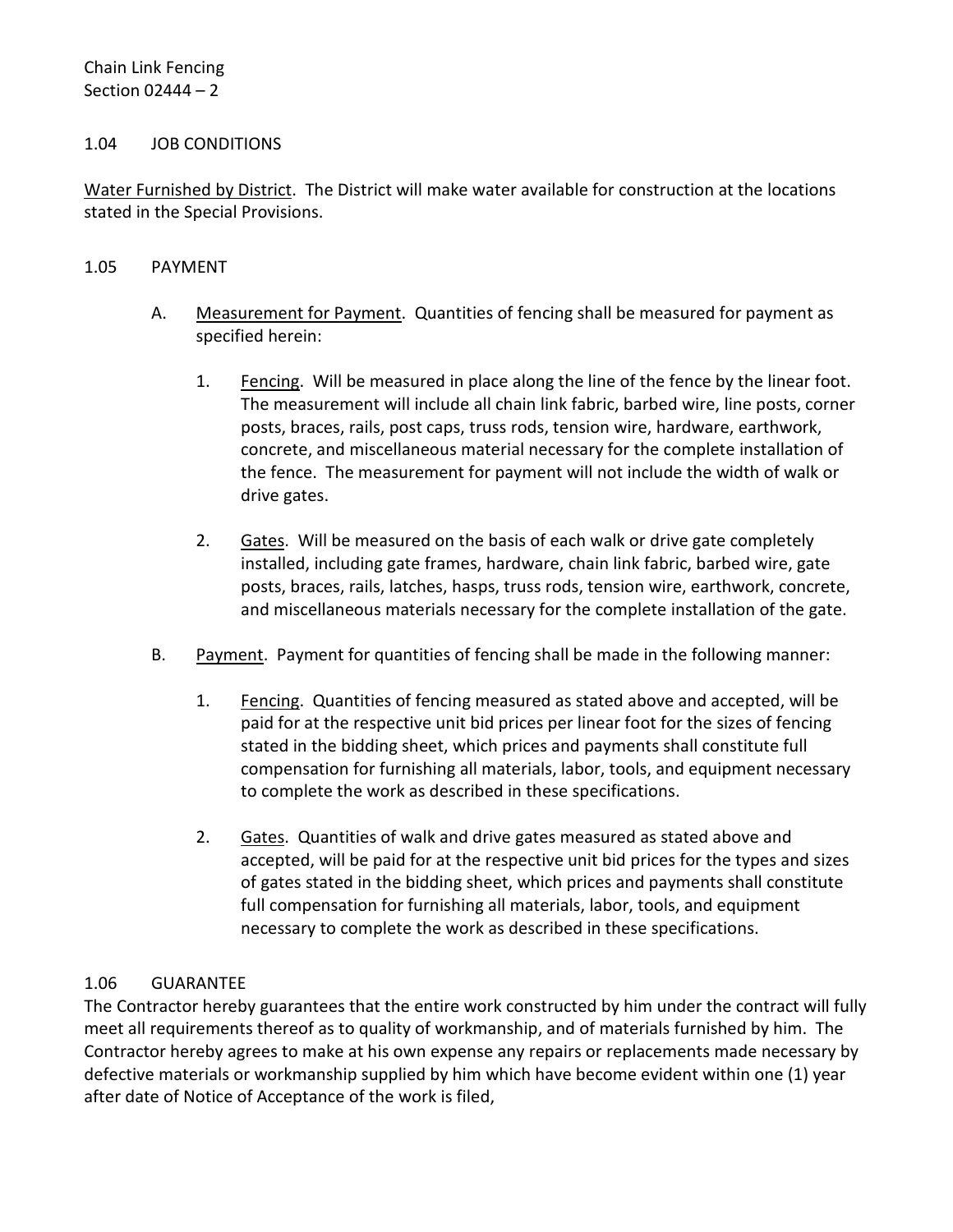and to restore to full compliance with the requirements of these specifications any part of the fencing, posts, gates or miscellaneous materials which during said one-year period is found to be deficient with respect to any provision of this specification. The Contractor shall make all repairs and replacements promptly upon receipt of written orders for same from the Engineer. If the Contractor fails to make the repairs and replacements promptly, the District may do the work, and the Contractor and his Surety shall be liable to the District for the cost thereof.

### <span id="page-4-0"></span>**PART 2 - PRODUCTS AND MATERIALS**

### <span id="page-4-1"></span>2.01 POSTS AND BRACES

Posts, braces and rails shall be new galvanized pipe manufactured in accordance with ASTM A-120 and shall be of the following sizes and weights:

|                                  | Nom. Did.  | Approx.                   | Pipe     |
|----------------------------------|------------|---------------------------|----------|
| Post Location                    | of Post    | $\underline{\mathsf{OD}}$ | Weight   |
| End, corner, and walk gate posts | $2 - 1/2"$ | $2 - 7/8"$                | Standard |
| Line posts                       | $1 - 1/2"$ | $1 - 7/8"$                | Standard |
| Braces, rails, and gate frames   | $1 - 1/4"$ | $1 - 5/8"$                | Standard |

Braces shall be fitted with clamps on each end, one clamp to fit gate posts and the other clamp to fit standard line posts.

Gate posts, not including walk gates, shall be of the following sizes and weights:

| <b>Gate</b> | Width       | Nom. Did.  | Approx.     | <b>Pipe</b> |
|-------------|-------------|------------|-------------|-------------|
| Single      | Double      | of Post    | 0.D.        | Weight      |
| - 6'        | 12'         | $2 - 1/2"$ | $2 - 7/8"$  | Standard    |
| $7' - 13'$  | $13' - 26'$ | $3 - 1/2"$ | $\Lambda''$ | Standard    |

Changes in alignment of more than 30° shall be considered as corners, and cornerposts and braces shall be installed.

### <span id="page-4-2"></span>2.02 CHAIN LINK FABRIC

The chain link fabric shall be No. 11 AWG gauge galvanized steel wire woven in a 2" mesh, manufactured in accordance with the requirements of ASTM A-392. The fabric shall have a zinc coating, Class "1", by hot-dip galvanizing after weaving. The fabric shall have a barbed finish at the top.

### <span id="page-4-3"></span>2.03 TENSION WIRE

All tension wire shall be No. 7 AWG gauge galvanized, hard drawn, steel spring wire.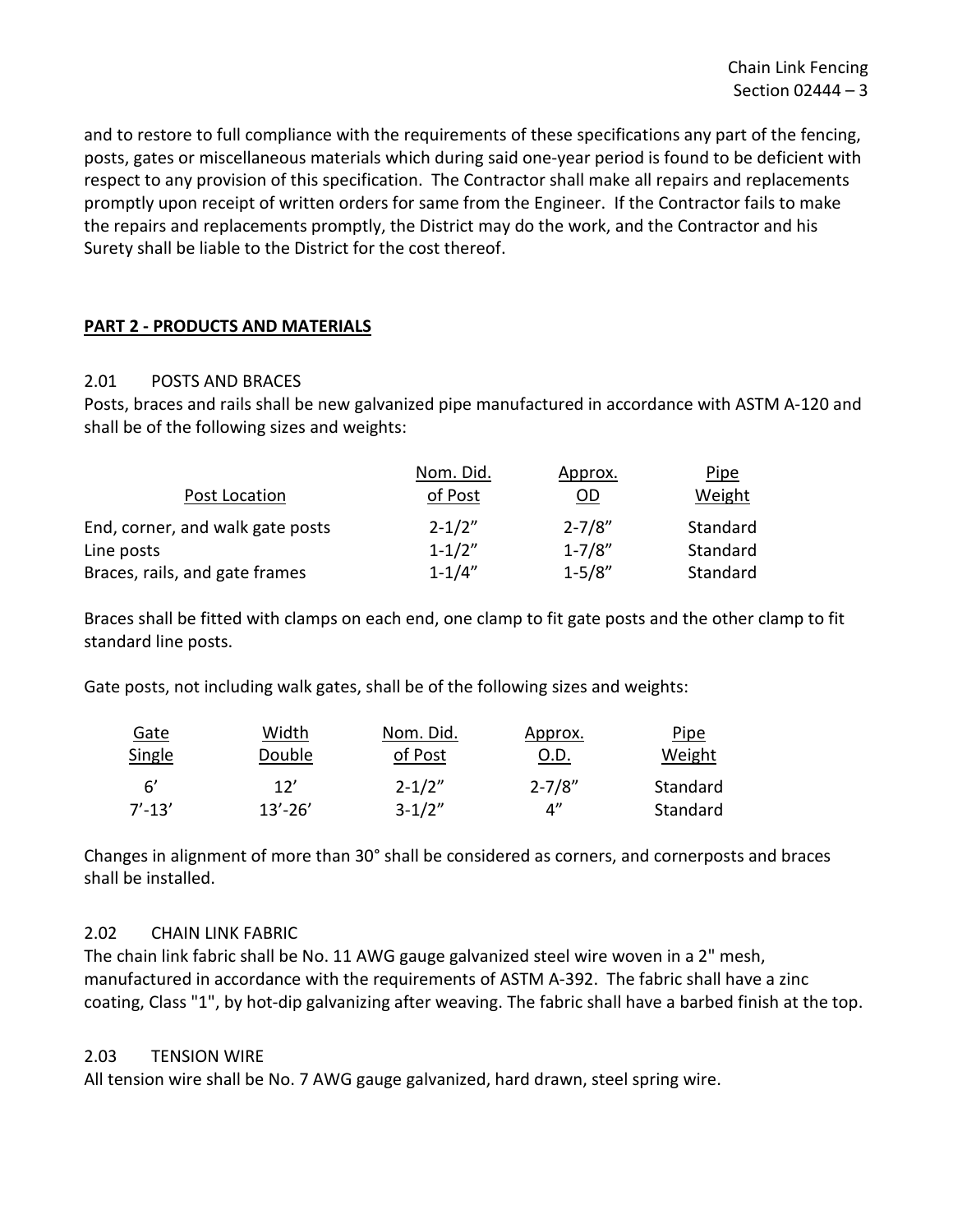### Chain Link Fencing Section 02444 – 4

## <span id="page-5-0"></span>2.04 TIE WIRE

All tie wire shall be No. 9 AWG gauge galvanized steel wire manufactured in accordance with the requirements of ASTM A-112.

### <span id="page-5-1"></span>2.05 BARBED WIRE

All barbed wire shall be made of two strands of No. 12-1/2 AWG gauge galvanized steel wire twisted with two point No. 14 AWG gauge barbs spaced at not more than 5", and manufactured in accordance with the requirements of ASTM A-121, Class "1".

### <span id="page-5-2"></span>2.06 TRUSS RODS

All truss rods shall be made from 3/8" diameter galvanized steel rod, with drop forged turnbuckles, and galvanized in accordance with ASTM A-153.

### <span id="page-5-3"></span>2.07 HARDWARE

All hardware, hinges, clamps, fasteners, bolts, nuts, turnbuckles, fittings, post caps, stretcher bars, and other ferrous material not previously covered in these specifications, shall be manufactured of steel, malleable iron or wrought iron, and shall be galvanized in accordance with the requirements of ASTM A-153. All of the above hardware and fittings shall be manufactured so as to fit neatly and assemble in accordance with the contract drawings and these specifications.

### <span id="page-5-4"></span>2.08 GALVANIZING

All ferrous materials shall have a heavy zinc coating by hot-dip galvanizing, after fabrication or weaving, applied in accordance with the requirements of the ASTM specifications designated above.

### <span id="page-5-5"></span>2.09 CLASS "B" CONCRETE

Concrete footings shall be of Class "B" concrete, in accordance with Section 03300 of the District's standard specifications.

## <span id="page-5-6"></span>2.10 GATES

Walk gates shall be 3' wide. Drive gates shall be of the width as shown on the contract drawings. Gate frames shall be cross trussed with 3/8" truss steel rods equipped with drop forged turnbuckles. The corners of gate frames shall be fastened together and reinforced with a malleable iron fitting designed for the purpose or welded securely. Surplus welding material shall be removed prior to galvanizing. Chain link wire fabric shall be of the same type as specified for the fence and shall be fastened to the frame by the use of stretcher bars, clamps, and tie wire as specified for the fence, and suitable tension connectors spaced at approximately 1' intervals. Gates shall be hung by hinges not less than 3" in width so designed as to securely clamp to the gate post and permit the gate to swing back against the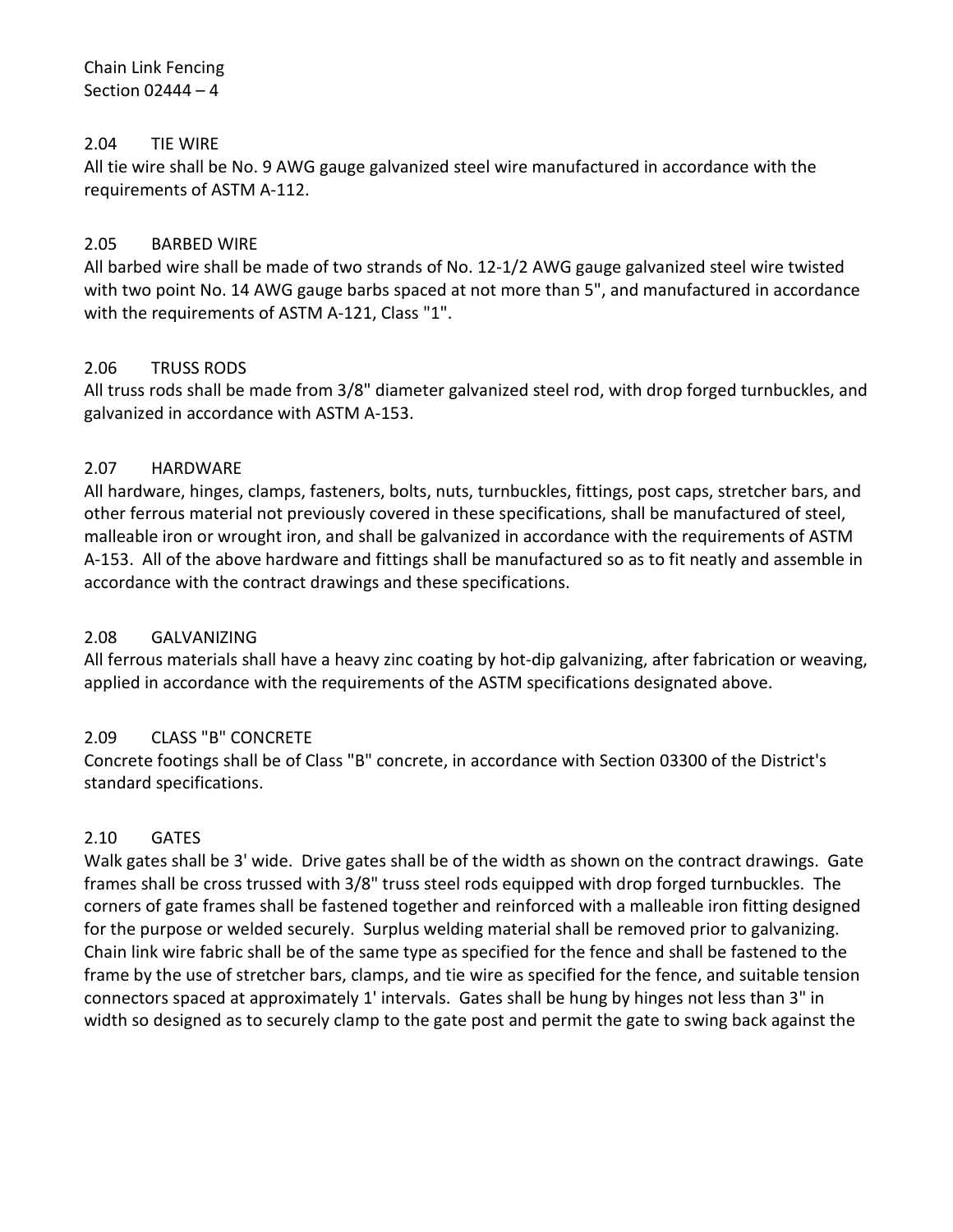fence. Hinges shall be of high malleable iron of the ball and socket type which will permit the gate to swing back against the fence. The lower hinges of the gate shall support the entire vertical load of the gates as well as provide for the resultant horizontal reaction. Each gate shall be outfitted with approved latches and provisions for padlocking. Latches, hasps and bolts shall be accessible from either side of the gate. All gates shall have extension arms extended outward with 3-strand barbed wire, positioned in a matter that the gates may be fully opened.

### <span id="page-6-0"></span>**PART 3 - EXECUTION**

## <span id="page-6-1"></span>3.01 POSTS

Posts shall be spaced not more than 10' center to center of posts. Posts shall be set in a vertical position and shall be carefully aligned. Posts shall be set in a Class "B" concrete footing in accordance with the contract drawings and these specifications. Tops of the concrete foundations shall be troweled smooth sloping outward from the post. End, corner, and gate posts shall be braced to the nearest line post. Line posts, at intervals not greater than 1000' and at locations shown on the plans, shall be braced both ways. All posts shall have extension arms positioned at 45°, extended outward, with 3-strand barbed wire.

### <span id="page-6-2"></span>3.02 CHAIN LINK FABRIC

Chain link fabric shall be fastened on the side of the posts as shown on the contract drawings. Fabric shall be stretched taut and securely fastened to the posts, the top rails and/or tension wires. The fabric shall be fastened to end, corner, and gate posts with 3/16" by 5/8" steel stretcher bars and not less than 1/8" by 1" steel stretcher bar bands spaced 1' apart and fastened to line posts, rails, and tension wires with tie wires or metal bands spaced approximately at 14" on line posts and 18" on rails and tension wires. Bottom tension wires and fabric shall be stretched straight from post to post excavating at high places. Filling of low places will not be permitted.

**END OF SECTION 02444**